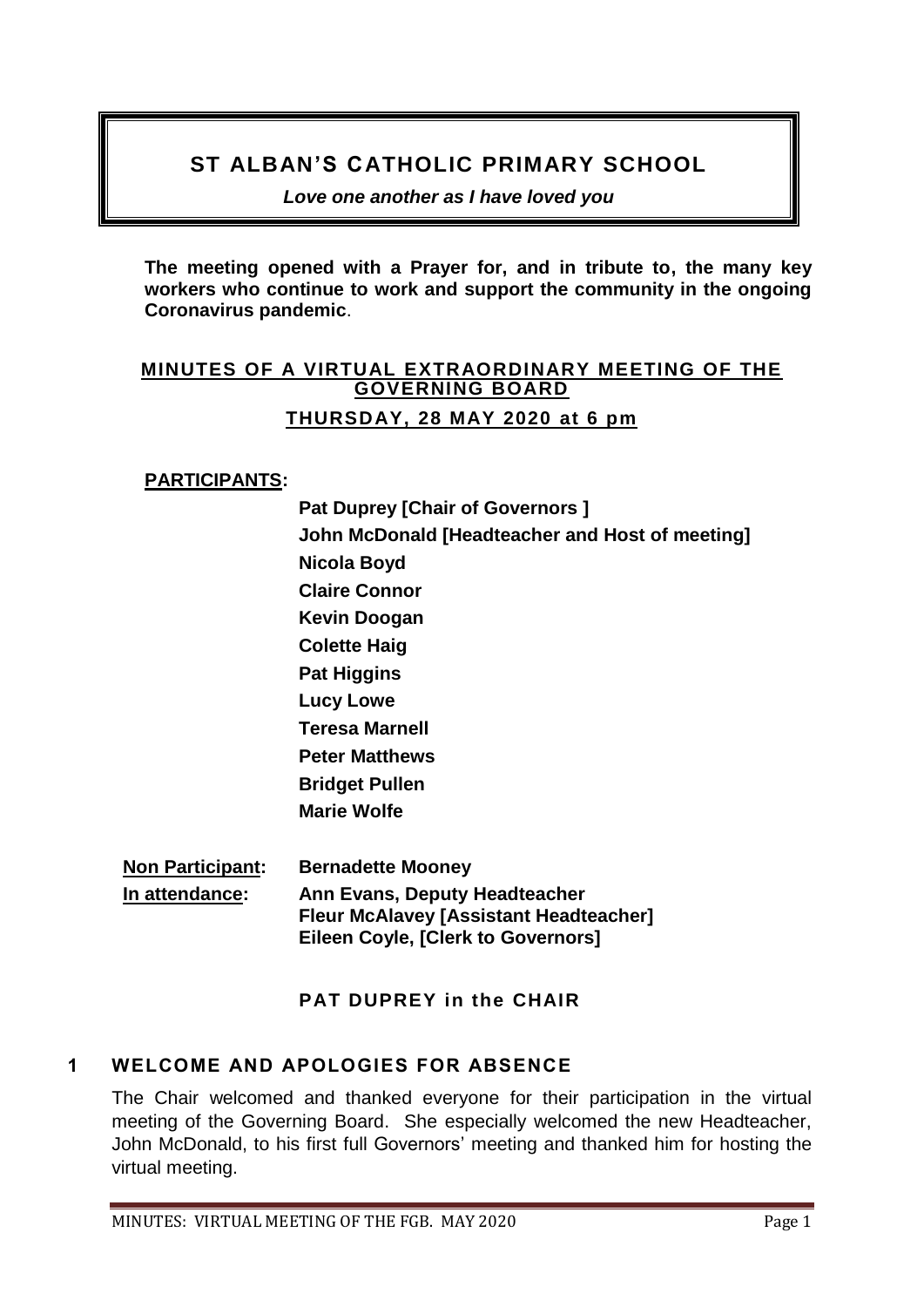The non-participation of Bernie Mooney was noted.

## **2 DECLARATIONS OF INTEREST**

The Governors confirmed that there were no changes to their Declarations of Interest completed and signed in the Autumn Term 2019.

Having reviewed the agenda, the Governors confirmed individually that they had no personal, pecuniary, contractual or prejudicial interest in any item on the agenda for this evening's meeting.

# **3 HEADTEACHER'S UPDATE**

**3.1 THE SITUATION SINCE THE SCHOOL CLOSED IN MARCH 2020 TO ALL BUT THE CHILDREN OF KEY WORKERS ON THE ORDERS OF THE GOVERNMENT:** The Headteacher commented that he appreciated very much the warm welcome he had received when he joined the school as Headteacher at the start of the Summer term in April. The work and organisation that already been done under the leadership of the Acting Headteacher had made it very easy for him. The staff had been amazing in overcoming the many difficulties that have prevailed during this particular time, and they have done a fantastic job throughout. The current unique situation had given him the opportunity to get to know the staff and the families in the school, and he had an overwhelming feeling that it was a place he will be very happy to work in.

New technology introduced included on-line assemblies, ways of keeping in contact with the children and families, and on-line learning which had been a particular challenge. Everyone is working hard together and according to the feedback from parents the new way of working is the best of both worlds. In his second week in post, the Headteacher had expected the staff to go from zero to full implementation of the new systems in five days; and they did not let him down.

Snapchat is a messaging tool which works really well. It helps the parents by enabling them to upload their children's work for the staff to see and to contact the class teacher whenever they need advice or support; resulting in considerable communication between teachers and parents.

With support by the Local Authority, the school has received a grant of £1,500 for training which will be provided by RM Education and will strengthen on-line learning. Plans are in hand to further develop the school's website.

**3.2 THE SCHOOL'S PLAN TO RE-OPEN THE SCHOOL TO MORE PUPILS**: The Prime Minister had announced this week that schools would re-open to more pupils, on a phased basis, from 1 June 2020.

As reported in the Press, the teaching unions have differing opinions on how that might happen and they want to see risk assessments first. Wirral Council is trying to reach a consensus between all schools not to re-open schools until all five safety requirements set out by the Government are met. A letter sent to parents on 15 May referred to the Council's approach. This approach appears to be consistent with other North West authorities, including Liverpool, Trafford, Halton and Newcastle. In Wirral, a further meeting between the LA and the unions has been arranged for 29 May.

To date, the average daily attendance in this school is about 20. At the last count, the number will increase to 62 during the course of next week. The current plan is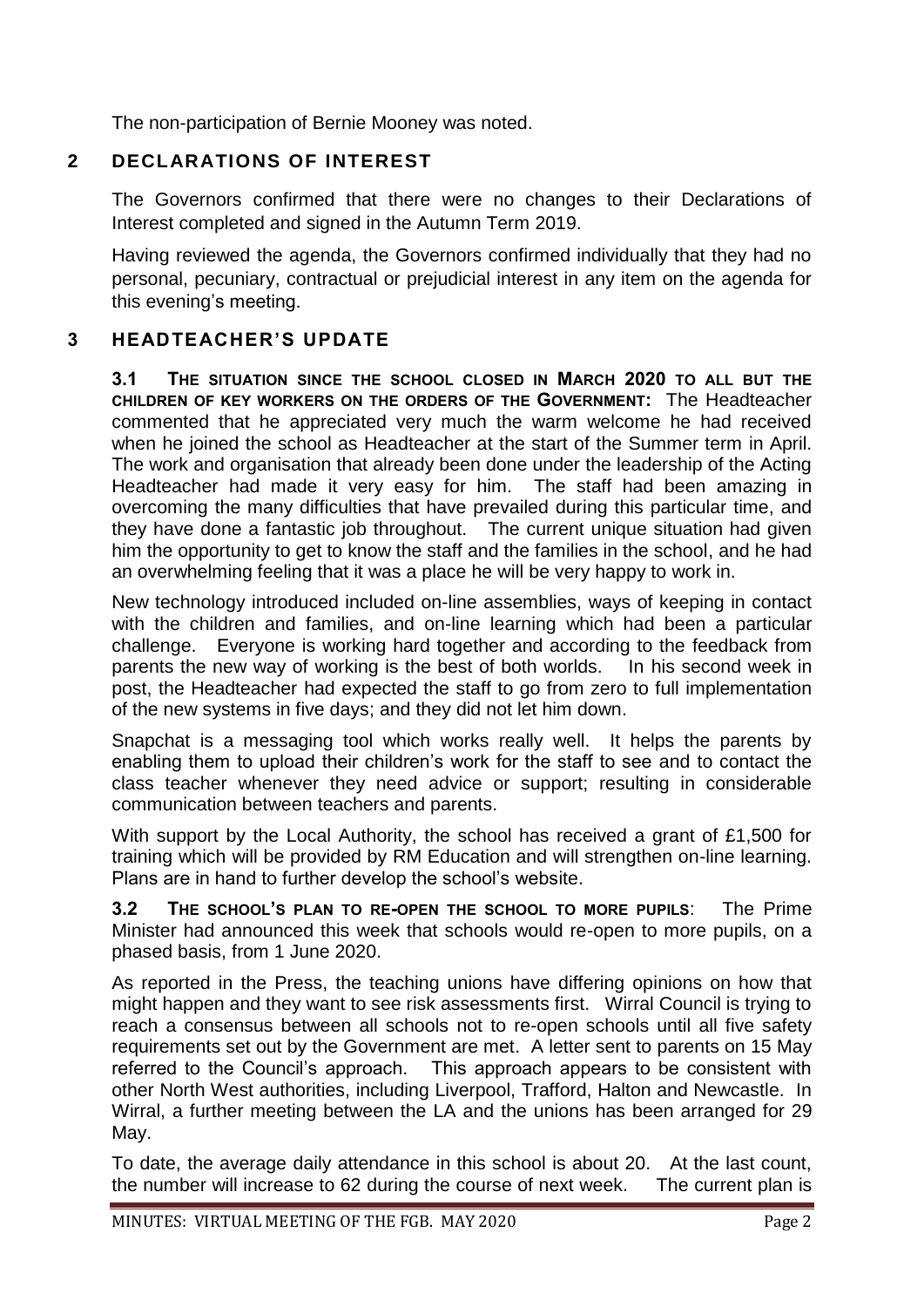to continue to open the school to key workers' children and vulnerable children and then assess the capacity to open up to other year groups on a phased basis. The staff have made a very good contribution to a process that will ensure a smooth transition.

Wirral wanted agreement on opening to year 6 children first, followed by Reception children, then year 1 children. The Headteacher had queried this stance, because it goes against DfE advice, which suggests the order, early years, reception and year 1, and then year 6.

The Governors raised the questions/comments:

**Are the key workers' children attending on five days a week, and how are they socially isolating?**

**A lot of the children are coming in next week, and many parents are asking the same questions. I think many are happy to send their children in if they can keep them off on the days they are not working.** 

**Would key workers' children be integrated into year groups when they return?** 

**Would children go in a bubble with their year group, or sit with the key workers' children's group?** 

The Headteacher outlined the school's plans for re-opening on a phased basis over the next four weeks, whilst making sure at each stage that there is sufficient capacity in the system.

The Government's idea is that all children would return for at least a month before the end of term, but it is unclear how schools will be able to organise that return. The dynamics are constantly changing. The next half term would be particularly challenging with many changes happening very quickly. Advantage has been taken of the Deputy Headteacher's organisational skills and, amongst other initiatives, she had drawn up and maintained the weekly staff rota. Detailed practical planning had taken place to ensure that the school is as safe as it can be as children return.

Each child will be given a packed lunch with their name on, prepared by the kitchen staff and filled according to their preferences and allergies, which they will eat outdoors or in their classroom.

**3.3 RISK ASSESSMENTS**: The risk assessments are very important and were the primary reason for convening the virtual extraordinary meeting this evening. An email received earlier in the day from the Director of Children's Services asked schools to make sure they use Wirral's risk assessments. This school was already complying with that request.

It would be helpful at this meeting to nominate a Governor with the relevant experience to review the risk assessments and act as the liaison person between the Governors and the Headteacher.

#### **With the Chair of Governors approval, Kevin Doogan volunteered to oversee the risk assessments on behalf of the Governing Board.**

The Headteacher gave an undertaking to liaise with Kevin Doogan, initially on the risk assessments for early years, and to discuss the particular problems associated with socially distancing the younger children. The early years' curriculum is based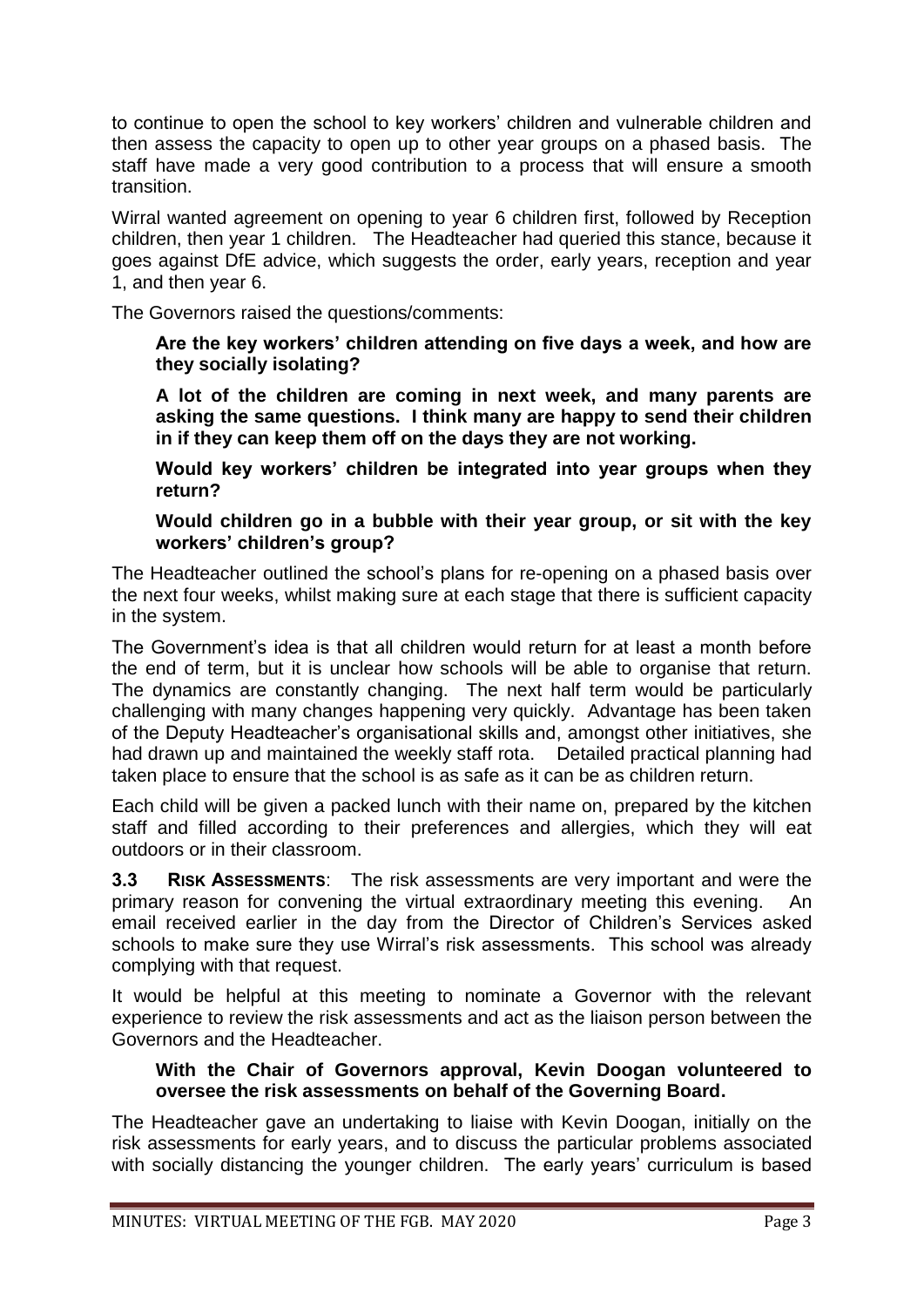on touch and play, but what happens when the things they can touch and play with are removed?

Kevin Doogan commented that the risk assessments are very thorough and the school has planned extremely well. He referred to the track and trace system recently introduced by the Government and enquired what would happen if a child within a bubble tested positive.

The Headteacher replied that as he understood the guidance if a child is sent home with symptoms, the advice would have for the child to be given a swab at the back of their throat and nose, which can be painful and uncomfortable. A spit test is being looked at as an alternative.

If a child arrives in school with a high temperature the child would be placed in the isolation room with a member of staff who, if necessary, would wear personal protection equipment. The parents would be contacted and asked to collect the child. If necessary, the whole bubble, including the staff, would self-isolate.

Kevin Doogan stated that the possibility of cross-contamination in bubbles is a problem. He enquired about the arrangements if a member of staff tests positive and when first-aiders would go into the playground, given that the school would have a limited number of qualified first aiders who would be in bubbles.

In an initial response the Headteacher indicated that he would take the question back, and would arrange for the staff to receive additional training.

**The Chair agreed to email the Headteacher confirming that she was satisfied that all the Governors had read and were happy with the risk assessments, or that they needed to change.** 

**3.4 PARENTAL FEEDBACK ON THE ARRANGEMENTS FOR RE-OPENING THE SCHOOL**: The responses indicated that the parents were very clear about what they wanted to happen.

The focus had been on facilitating social distancing for parents when they bring and collect their children from school. Following a site visit by a Council road safety officer to-day, some of the barriers would be moved tomorrow to enable the parents to walk through. Signs have been provided and hand sanitizers have been ordered. The caretaker would be in attendance during the key times and residents would be free to move their vehicles as they wished.

The Headteacher would assess the responses of local residents to the Council's arrangements to close off roads when leaflets are delivered to households tomorrow.

**FOOTNOTE**: **At 13.08, on 29 May 2020, the Headteacher forwarded to all the Governors, via email, the document, St Albans Catholic Primary School Risk Assessment, Final 29/05/20, incorporating Wirral updated BAME.docx., together with a copy of the letter to residents from the Council dated 29 May 2020, headed - Temporary Road Closure – Ashburton Road, Overton Road, Acland Road and Liscard Grove.**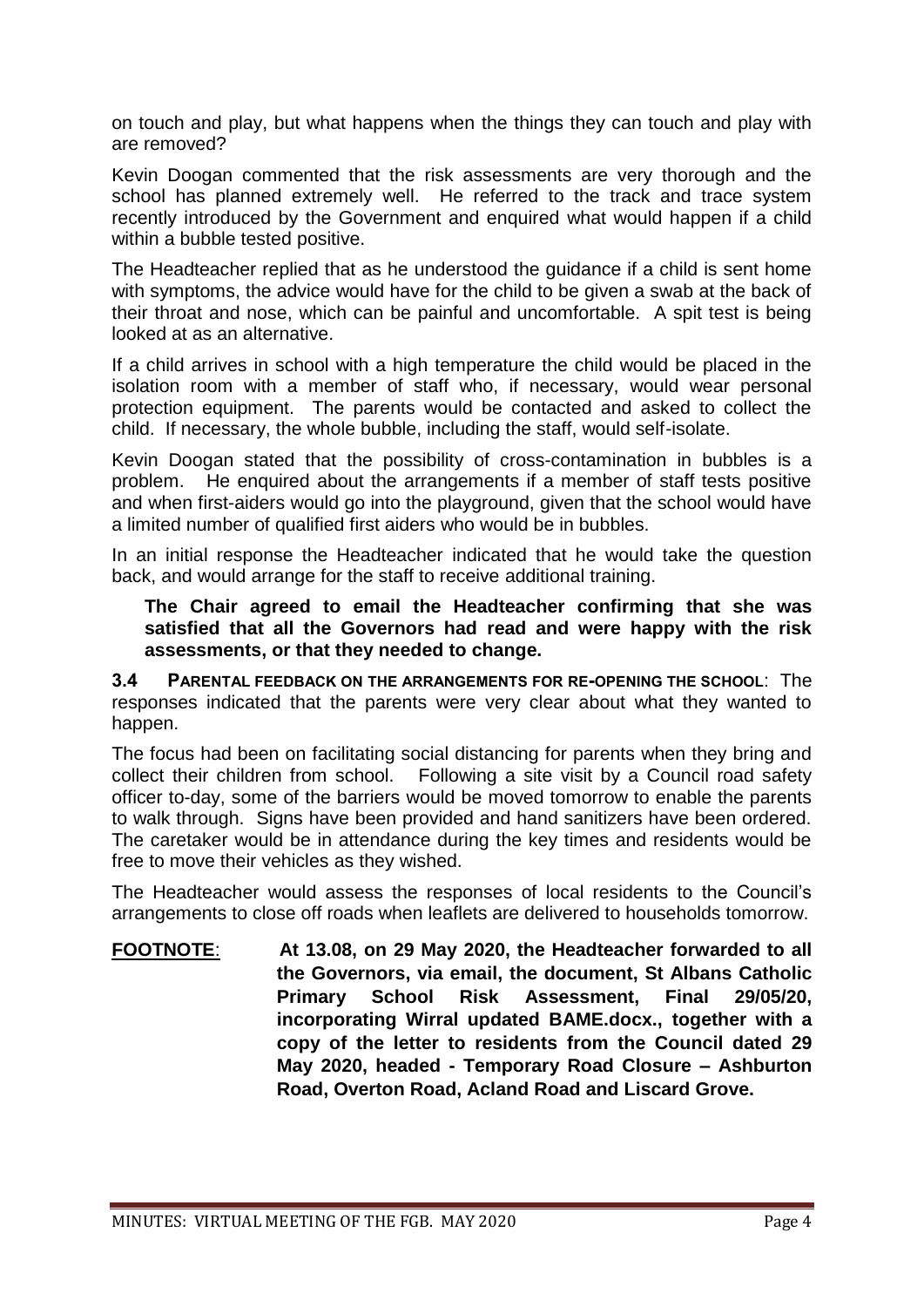### **4 DELEGATED FINANCIAL AUTHORITY**

The Headteacher proposed to update the scheme of delegation and present it for review by the Finance Committee and ratification by the Board at its next meeting. Meanwhile, the Deputy Headteacher who, presumably had been granted delegated financial authority as Acting Headteacher, would be available until the end of the current academic year.

**RESOLVED: To approve the proposed arrangements for dealing with the revised Scheme of Delegation.** 

### **5 ARRANGEMENTS FOR THE RECRUITMENT OF A NEW DEPUTY HEADTEACHER**

The Chair reported that applications from three candidates had been received in response to the advertisement for the vacancy for Deputy Headteacher. The process had paused due the lockdown and the three applicants had been advised that their applications would be kept on file.

She suggested that given the circumstances for one or more of the three applicants may have changed in the intervening period, it would be prudent to re-advertise the position when the Diocese advises it would be appropriate to do so. Responding to a query from the Assistant Headteacher, she confirmed that full or part-time existing members of staff would be free to apply for the post.

Meanwhile, consideration needs to be given to the interim arrangements for Deputy Headteacher from September.

#### **RESOLVED: To ask the Headteacher to discuss with the Personnel & Pay Committee the situation concerning the post of Deputy Headteacher, to deal with any outstanding contractual matters, and to recommend the staffing structure for 2020/21.**

#### **6 DELEGATED BUDGET**

**6.1 BUDGET OUTTURN 2019/20:** The Headteacher reported that the school's bursar predicted a carry forward to the current financial year of over £80,000. Wirral's low birth rate in recent years had impacted on many schools' budgets and in this school only 41 children would be joining Reception in September. The resultant potential loss in income of around £60,000 would require a very cautious approach to be taken to managing the budget in future.

The Governors indicated that they had no objection to the Headteacher's suggestion to consider appointing a newly qualified teacher as a replacement.

**6.2 BUDGET SETTING 2020/21:** In discussion with the Finance Chair, it was -

**RESOLVED: To convene a virtual meeting of the Finance Committee at 5 pm. on Tuesday, 16 June 2020, to deal with budget setting.**

## **7 POLICIES FOR RATIFICATION**

Information had been added to certain policies to reflect COVID-19. The Headteacher had sent the documents electronically to the Governors for reading and feedback. The input of parent governors at the meeting, who described their experiences with their children on Remote Learning, had been particularly helpful.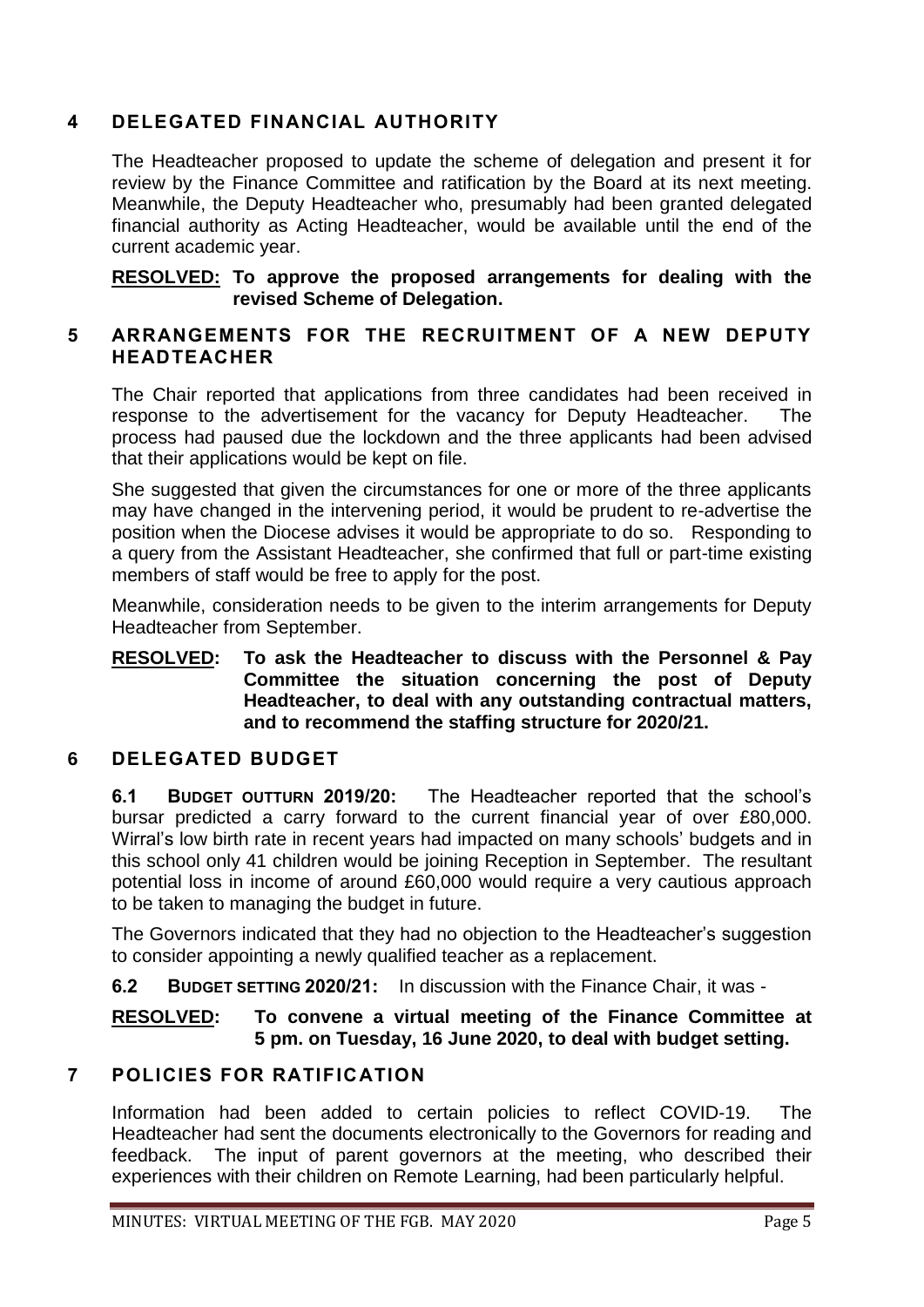### **RESOLVED: To adopt the additions/amendments to the documents –**

- **Behaviour Policy**
- **Home School Agreement**
- **Remote Learning Policy**
- **Child Protection Policy**

#### **8 CHAIR'S ACTION**

**RESOLVED: To grant the Chair of Governors authority to use Chair's Action as appropriate in the current circumstances, and to report the actions taken to the next meeting of the Governing Board.** 

#### **9 DATE OF NEXT MEETING**

In accordance with the Chair's recommendation, it was –

#### **RESOLVED**: **To convene a virtual meeting of the Governing Body on Tuesday, 23 June, at 6 pm**.

#### **10 OTHER BUSINESS**

**10.1 FREE SCHOOL MEALS**: The Chair commented that some families are already struggling and they will not be given free school meal vouchers during the holidays. She asked the Headteacher if he had any idea what would happen to these families during the Summer break.

The Headteacher replied that he would find out. He continued that he was fully aware that this school has been doing great work during the time the children did not have access to a school meal. He would not expect that schools would operate in the summer break to give the staff a break; although some provision may be made on a funded basis. He would ask the question at the Wallasey cluster meeting tomorrow. He hoped this school would be able to continue what it normally does to help people, plus a bit more, perhaps by contacting the big supermarkets to see if they have any spare capacity.

The Deputy Head commented that the school's success to date has been due to the generosity of the staff, although Tesco and the local butchers' have been amazing. She said she would be happy to become involved in the Summer break if the Governors wished to do something to help out local families who are struggling.

The Chair asked to be kept informed on what the plans are as soon as possible when she would report back to the Wallasey Gap Hub.

The Assistant Headteacher reported that the Food Bank in the Hub is still running as it was. The food in the Parish Centre has been sent to the Hub. If the school needs space to do something it could use the Parish Centre.

The Chair suggested that, as the numbers returning increase, it might be possible to use the Parish Centre if the school lacks the space to accommodate all the bubbles it requires.

The Headteacher thanked the Chair for the suggestion; he would speak to the Diocese if the need arises.